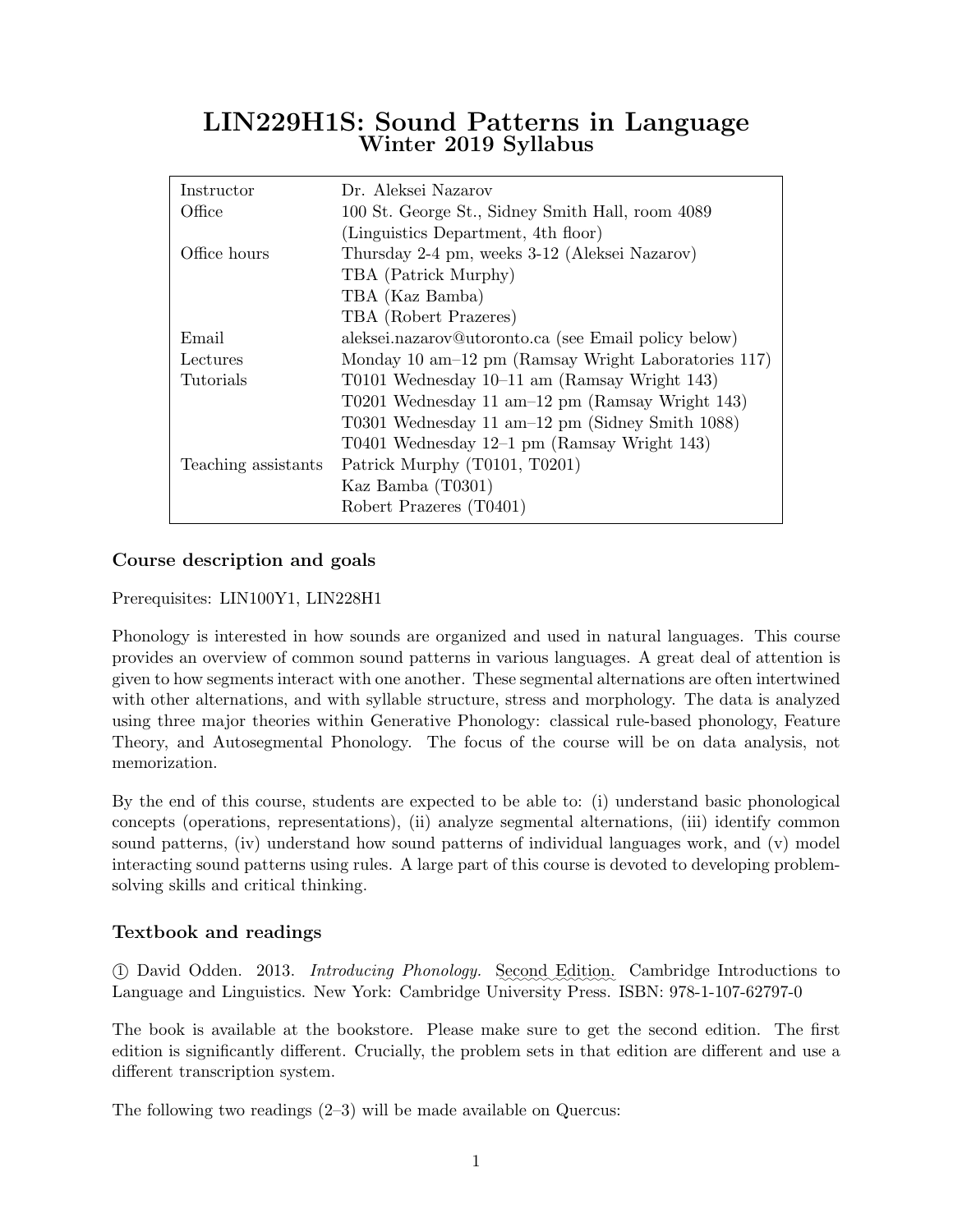2 Iggy Roca and Wyn Johnson. 2000. A course in phonology. Oxford: Blackwell Publishers. ISBN: 978-0-631-21345-1. Chapter 9 only (pages 233–260).

 3 Hayes, Bruce. 2009. Introductory Phonology. Malden, MA: Wiley-Blackwell . ISBN: 978-1-405- 18411-3. Chapters 14 & 15 only (pages 271–314).

#### Course website

The course website is available on Quercus (http://q.utoronto.ca). You will need your UTORid and password to log in. Presentations (slide printouts), handouts, homework assignments and announcements will be made available via the website.

For selected lectures, handouts will be made available on the course website. Please make sure to print them out beforehand and bring them to class. The handouts will be posted by Saturday, 23.59 pm, two days before class.

#### Important dates

https://fas.calendar.utoronto.ca/sessional-dates

#### Course requirements

You should attend course lectures and tutorials. The primary goal of tutorials is to provide (essential) practice with solving phonological problems. Tutorials start in the second week.

#### Homework assignments (14%)

There will be 8 homework assignments, each constituting 2% of the final grade, for a total of 14%, with the lowest graded homework assignment dropped. One assignment  $(5-6,$  due in week 9) will count as two homework assignments and cannot be dropped. (If you do not submit assignment 5–6, you will automatically lose 4% of the final grade.) All assignments will be available on the course website on Quercus. You can start working on homework assignments as soon as they become available (typically a week before they are due).

Homework assignments are due at the beginning of the lecture on Monday. Late assignments will incur a lateness penalty of 25% per day. Homework assignments cannot be redone.

Homework must be printed or written in ink, printed double-sided and stapled. Illegible, unstapled, single-sided homework will not be accepted.

Homework is done in groups of 1–3 students. Each group submits one (1) homework assignment together, and they will all receive the same grade. Groups can change from one assignment to another and do not need to stay the same throughout the term. Absolutely no communication about the content of the homework assignments is allowed between groups. Each group must write their assignment independently. Any communication outside your group will constitute a violation of the academic integrity policy in the sense of the Code of Behaviour on Academic Matters.

## Language project (12%)

Each student will pick a language and submit a phonological description of the language. Your language project will be graded for completion and quality.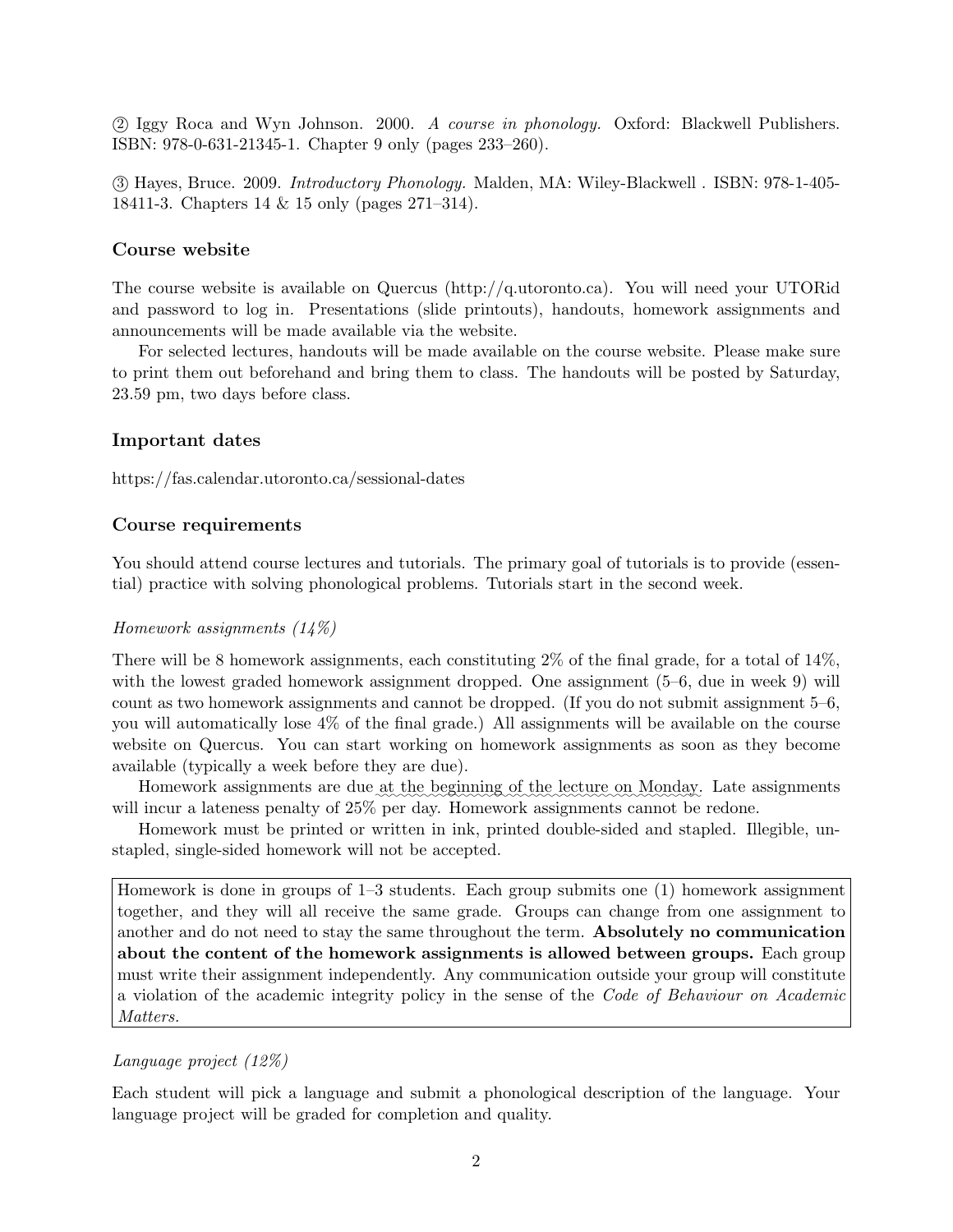The following components should be submitted on Quercus:

|              | $\#$ Component      | Due                      |
|--------------|---------------------|--------------------------|
| $\mathbf{1}$ | Choose a language   | Jan 30 (week 4)          |
| $2^{\circ}$  | Segmental inventory | February $6$ (week $5$ ) |
| $3 -$        | Syllable structure  | February 28 (week 7)     |
| 4            | Rule interactions   | March $20$ (week $11$ )  |
| $5 -$        | Stress and tone     | April 3 (week $13$ )     |

The project will be done entirely online. All tasks will be graded for completion, as indicated above (for a total of 8% of the final grade). In addition, one task will also be graded for content (4%). The content grade will be selected at random from tasks 2–5. The grade for content will not be revealed until after the final assignment is graded.

To summarize, marks for the language project will be computed as follows:

|             | $\#$ Component                    | % of grade |
|-------------|-----------------------------------|------------|
| 1           | Choose a language (completion)    | $1\%$      |
| $2^{\circ}$ | Segmental inventory (completion)  | $1\%$      |
|             | 3 Syllable structure (completion) | $2\%$      |
| 4           | Rule interactions (completion)    | $2\%$      |
| 5           | Stress and tone (completion)      | $2\%$      |
|             | One of $2-5$ (content)            | $4\%$      |

Each of the components of the project is due at the beginning of your tutorial on Wednesday. Late submissions will incur a lateness penalty of  $25\%$  per day (for completion and content). This means that submitting just after the beginning of tutorial will already give you a lateness penalty of 25%.

The language project is done in groups (fixed throughout the semester), for which you will be able to sign up on Quercus. You should consult written sources (papers and books) to complete your project. You can pick any language you like, but keep in mind that describing an underdocumented language may be extremely challenging, particularly if you are not a native speaker of the language.

### Tutorial and lecture participation (10%)

Participation will be graded based on students' engagement and attendance in both lectures and tutorials. The criteria will be communicated to you at your first tutorial in week 2.

You are required to attend your assigned tutorial session. Changing tutorials is not feasible in a class of this size, and would require extensive administrative support. You are not able to enroll into a tutorial that has a scheduling conflict with one of your other classes.

## Experiment participation (2%)

The requirements for the course include *one of two* research-based activities: (i) participation in a linguistic experiment for up to 1 hour, or (ii) reading a linguistics research article approved by the instructor and answering a number of questions about it in writing. Engaging in one of these activities is expected to help your understanding and appreciation of how linguists study language and linguistic behaviour.

The research participation component is worth 2% of the final grade. A link to the website where you can sign up for experiments will be posted on Quercus by January 21. It is advisable to plan your experiment participation early in the term, rather than wait until the end. You must sign up for a time slot in an experiment (or, if you choose the second option, meet with the instructor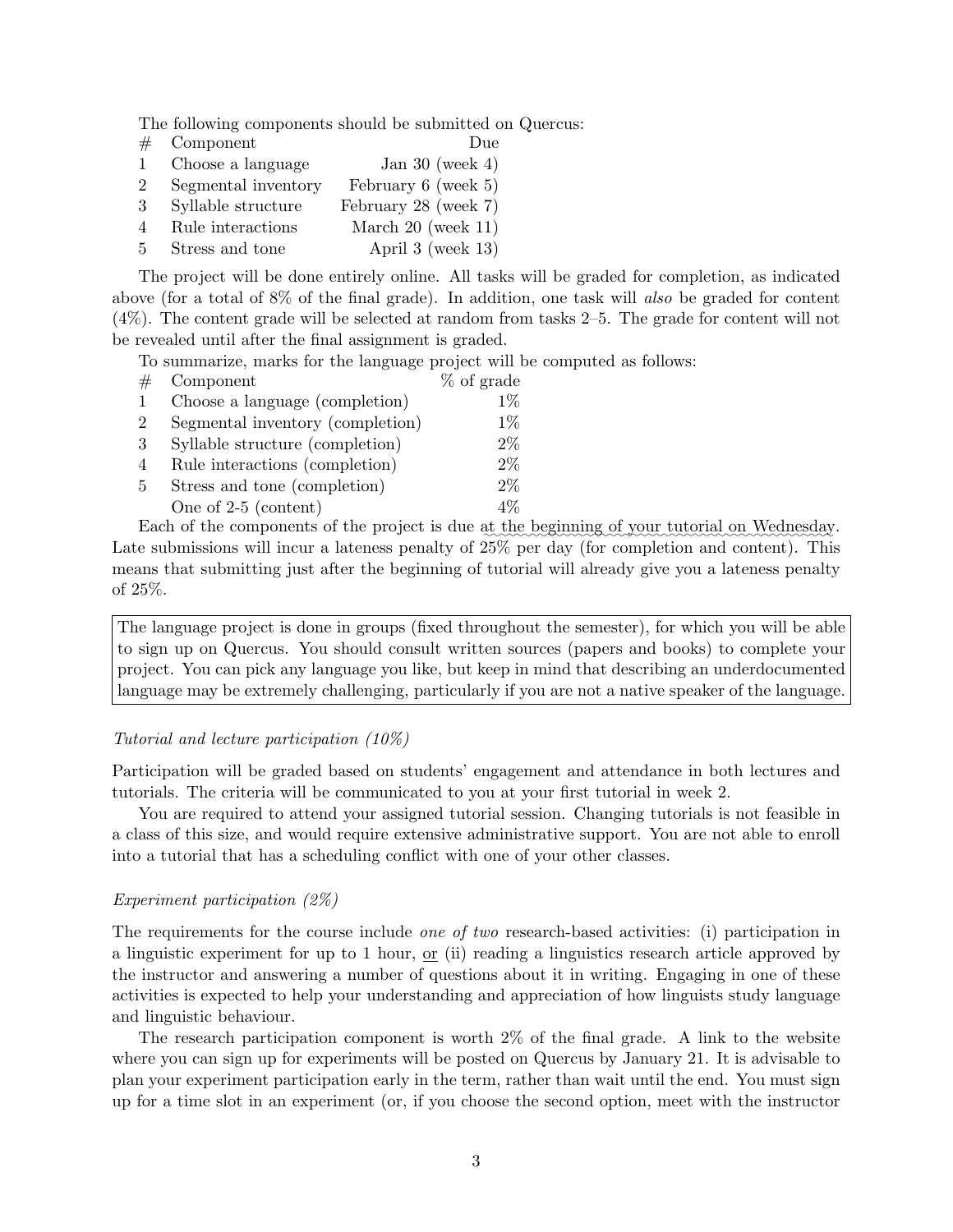to receive your instructions) by March 11. Your participation must be completed by April 5. To receive the 2%, students must fully complete either of the two components; no partial marks are given.

For further questions concerning your experiment participation, please contact the Linguistics Department Participant Pool coordinator at: linguisticspool@gmail.com

## Two term tests (24%)

There will be two tests during the lectures (see schedule). The tests will cover all previous material (lectures, tutorials, readings, homework), including the lectures and tutorials in the preceding week. The first test will count towards 10% of your course grade and will be 55 minutes long, whereas the second will count towards 14% of your grade and will be 95 minutes long. The location of the tests will be announced within the first three weeks of the semester.

Students can bring two letter-sized, double-sided cheat sheets, provided that the following conditions are met: (i) cheat sheets must be signed, (ii) cheat sheets must not be copied (from another student), and (iii) cheat sheets must be surrendered together with the test. No other aids are allowed.

If you have to miss the test because of illness or injury, you are required to contact to me before the test by email. You are also required to provide an official Verification of Student Illness or Injury, within one week of the test. The form is available at:

http://www.illnessverification.utoronto.ca/

#### Final exam (38%)

The final exam lasts three (3) hours and constitutes 38% of your course grade. The final exam will be in April (exact time and location TBA). Note that University regulations require that the final exam be worth at least one third (and at most two thirds) of the final grade.

Students can bring two letter-sized, double-sided cheat sheets, provided that the following conditions are met: (i) cheat sheets must be signed, (ii) cheat sheets must not be copied (from another student), and (iii) cheat sheets must be surrendered together with the exam. No other aids are allowed.

If you have a conflict with the tests for another class at the same date and time, it is your responsibility to reschedule that other test, pursuant to the School of Arts and Science regulations.

#### Evaluation summary

| Component                                                                       | $\%$ of grade Due |                              |  |  |  |
|---------------------------------------------------------------------------------|-------------------|------------------------------|--|--|--|
| Homework assignments (best 7 out of $8 \times 2\%$ )                            |                   | $14\%$ about weekly          |  |  |  |
| Language project (completion $8\%$ + content $4\%$ )                            | $12\%$            | about fortnightly            |  |  |  |
| Participation                                                                   | $10\%$            | twice a week                 |  |  |  |
| Experiment participation                                                        | $2\%$             | once, scheduled individually |  |  |  |
| Test I                                                                          |                   | $10\%$ February 4 (week 5)   |  |  |  |
| Test II                                                                         |                   | $14\%$ March 11 (week 9)     |  |  |  |
| Final exam                                                                      | 38\%              | final examinations           |  |  |  |
| Please note that passing the course is conditional upon passing the final exam. |                   |                              |  |  |  |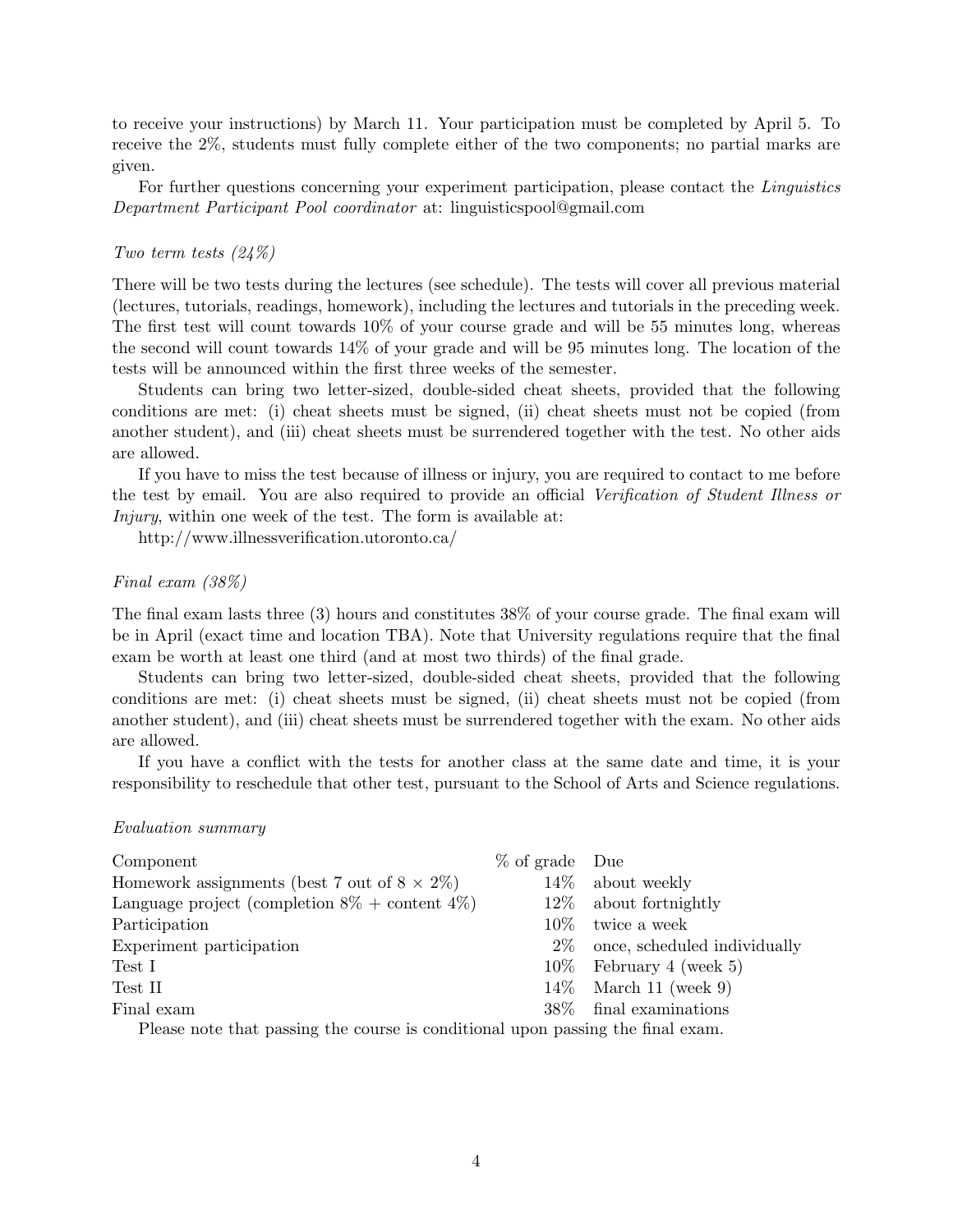## Grading policy

The Department of Linguistics follows the University Assessment and Grading Practices Policy, which states that "the cumulative scores [for course work] may not be directly identified with the final grade." (http://www.governingcouncil.utoronto.ca/policies/uniassgpp.htm) Rather, raw cumulative scores are used by the instructor as the basis for arriving at the refined letter scale category (e.g. B+, B, B−, etc.) that represents best the student's overall course performance.

## Class schedule (subject to change)

| Wk             | Date | Lecture $(M)$                | Reading $(M)$              | Tutorial $(W)$ | $HW$ due $(M)$           | Tests $(M)$ | LgDesc due $(W)$ |
|----------------|------|------------------------------|----------------------------|----------------|--------------------------|-------------|------------------|
| 1              | 1/7  | Introduction                 | Odden $\S 1$ (p. 1–13)     | $\rm No$       |                          |             |                  |
| $\overline{2}$ | 1/14 | <b>Syllables</b>             | Roca & Johnson             | Yes            |                          |             |                  |
| 3              | 1/21 | <b>Distributions</b>         | Odden $\S 2$ (p. 15–38)    | Yes            | (1) Syllables            |             |                  |
| 4              | 1/28 | Feature Theory               | Odden $\S 3$ (p. 39–78)    | Yes            | (2) Distributions        |             | Language         |
| $5^{\circ}$    | 2/4  | Phonetics and Phonology      | Odden $\S 7$ (p. 205–235)  | Yes            |                          | Test I      | Inventory        |
| 6              | 2/11 | Representations and rules    | Odden $\S 4$ (p. 79–146)   | Yes            | (3) Features             |             |                  |
|                | 2/18 | No class (Reading Week)      |                            | No             |                          |             |                  |
| 7              | 2/25 | Rules and their interactions | Odden $\S 5$ (p. 115–146)  | Yes            | (4) Rules                |             | Syllables        |
| 8              | 3/4  | Complex rule interactions    | Odden $\S 6$ (p. 147–204)  | Yes            | $(5) + (6)$ Interactions |             |                  |
| 9              | 3/11 | Introduction to tone         | Hayes $\S 15$ (p. 291-314) | Yes            |                          | Test II     |                  |
| 10             | 3/18 | Autosegmental Phonology      | Odden $\S 9$ (p. 285–322)  | Yes            |                          |             | Rules            |
| 11             | 3/25 | Stress and weight            | Hayes $\S 14$ (p. 271–290) | Yes            | $(7)$ Tone               |             |                  |
| 12             | 4/1  | Feet. Conclusions            |                            | Yes            | (8) Stress               |             | Prosody          |

## Miscellaneous course policies

- 1. Students are expected to attend all lectures and tutorials. Please make sure to arrive on time.
- 2. Lectures will contain material not covered in the textbook. Students are expected to take their own notes. Slides and handouts will contain all the information given orally in the lecture. Exams and homework will be drawn from the material covered in class or tutorials, as well as from the textbook.
- 3. You may not use any electronic devices during class unless required for note-taking.
- 4. You are not allowed to record lectures in any form, except by explicit case-by-case approval, and under the condition that you will use the recording exclusively for accessibility reasons. You must obtain written consent from the course instructor before recording. Please, email the instructor (with "LIN229 Recording Name Surname" in the subject line) and provide grounds for recording.
- 5. Academic integrity is essential to the pursuit of learning and scholarship in a university, and to ensuring that a degree from the University of Toronto is a strong signal of each students individual academic achievement. As a result, the University treats cases of cheating and plagiarism very seriously. Any work submitted for course credit must be your own. Homework and language descriptions must be done independently or within your group, with no communication outside the group (see Homework assignments above). All suspected cases of academic dishonesty will be investigated following procedures outlined in the Code of Behaviour on Academic Matters. Possible penalties include failure of the course and suspension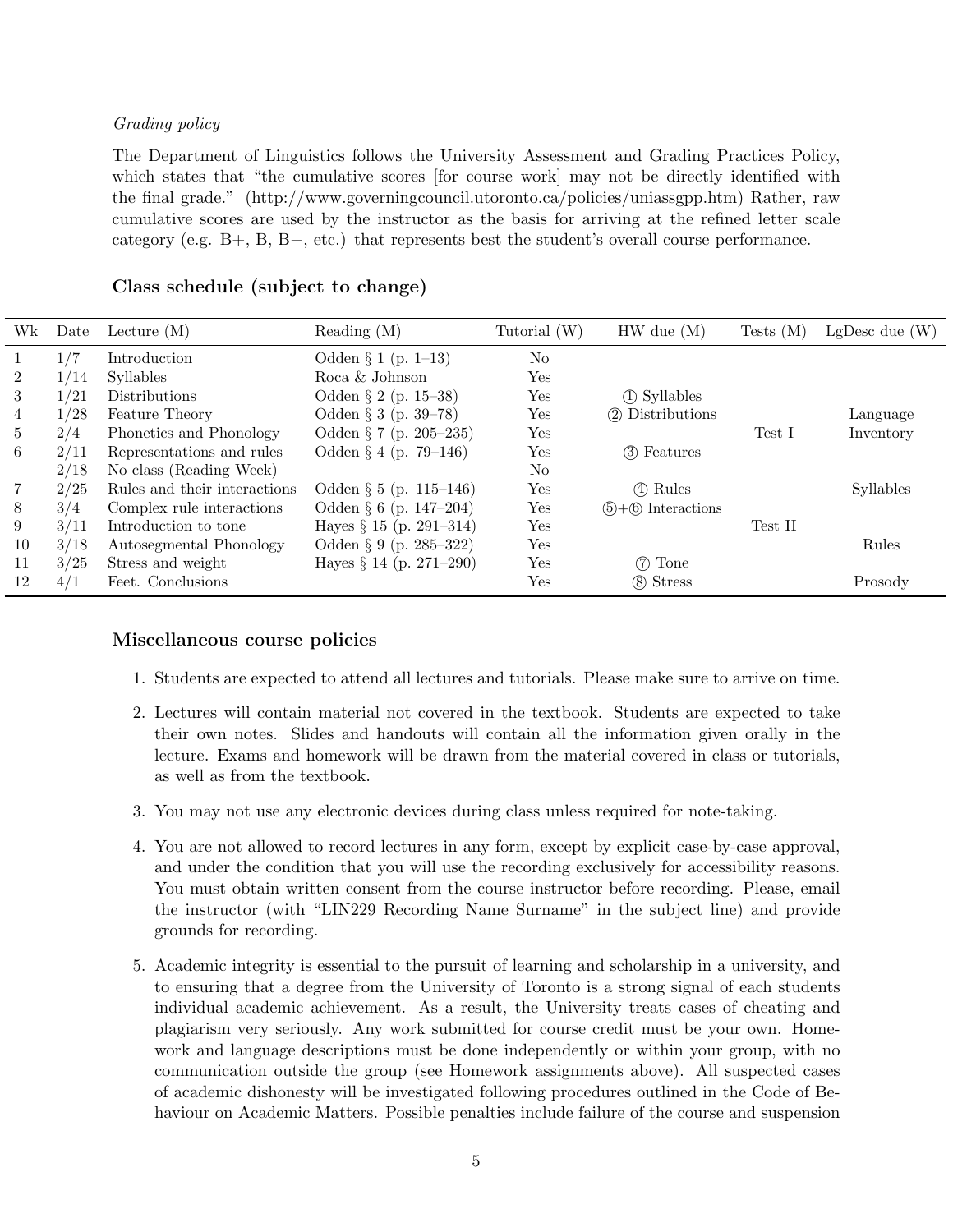from the university. For more on academic integrity at the University of Toronto, please see: http://academicintegrity.utoronto.ca http://www.artsci.utoronto.ca/osai

## Email policy

Due to the large size of the class, all course-related email communication will be limited in the following ways:

- 1. Unfortunately, I will not be able to answer your email outside of regular business hours (9-5) on business days. Please allow up to 2 (two) work days for a reply.
- 2. Emails about the course content or grades unfortunately cannot be answered. The best time to ask such questions is during lectures, tutorials, or office hours.
- 3. Clarification questions on the homework assignments should be asked under Discussions on Quercus (there will be separate FAQ rubrics made for each assignment).
- 4. Before writing, please consult this syllabus, course website, lecture notes, slides, and handouts.
- 5. Emails that require more than a few sentences will not be answered.
- 6. Please, put "[LIN229 Name Surname]" at the beginning of subject line (replace Name with your name and Surname with your surname), followed by the topic of the email.
- 7. If you figure out the answer to your email before receiving my response, let me know right away by sending me an email with the subject line "[LIN229 Name Surname] Answer found". No content is required.
- 8. Only signed emails from your mail.utoronto.ca address will be considered.
- 9. Instead of email, you may send me a message through the messaging service in Quercus. The same policies apply to email and Quercus messages.

## Frequently asked questions

#### When will the lectures be posted?

The lecture slides will be posted within 24 hours after then end of the lecture. The handouts will be posted by Saturday 11.59 pm before the lecture.

## I cannot come to the lecture. How can I still submit the assignment?

You are required to attend lectures, and you will not be able to obtain full participation marks if you do not. You can, however, still submit the assignment by dropping in the course dropbox in the Department of Linguistics (located next to Sidney Smith 4073).

#### I cannot come to the tutorial. How can I still submit the description?

You are required to attend tutorials, and you will not be able to obtain full participation marks if you do not. All language descriptions will be submitted online, so you can still do that if you are not on campus. Note that the same deadlines apply.

### I will have to miss a lecture or tutorial. Do I need to email you?

I understand that you might want to let me know. However, due to the large volume of email I receive, I would like to ask you not to email me if you cannot attend the lecture.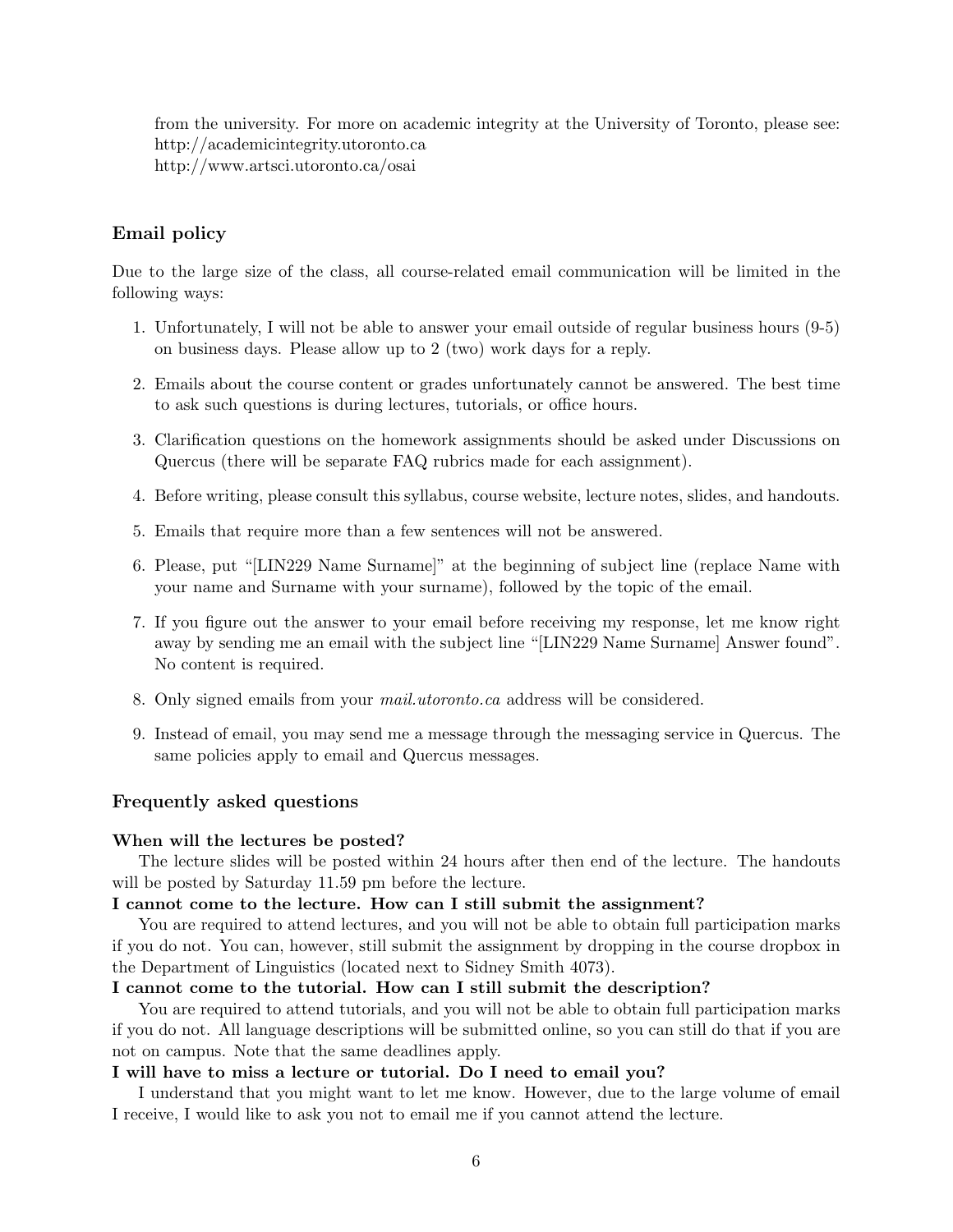#### I would like to attend a different tutorial session. Can I reschedule?

You are required to attend your assigned tutorial session. Unfortunately, changing tutorials is not feasible in a class of this size, and would require extensive administrative support. Scheduling conflicts with other classes are avoided automatically by the enrollment system, and I am afraid we cannot accommodate any other scheduling conflicts.

## Is additional support available for students with a disability or health consideration?

Students with diverse learning styles and needs are welcome in this course. In particular, if you have a disability/health consideration that may require accommodations, please feel free to approach me and/or Accessibility Services at (416) 978 8060 or accessibility.utoronto.ca.

If you have an existing arrangement with Accessibility Services, the office will contact me directly, so don't worry about having to let me know about this. However, if you have any specific requests, please do let me know.

#### I am struggling with the course content. How can you help?

I would be happy to help you during office hours (see page 1 of this syllabus). You can also contact the department tutoring service at http://linguistics.utoronto.ca/undergraduate/tutoring.html Will there be any additional help sessions?

There will be help labs before each test and before the final exam.

## Can I email TAs?

Unfortunately, I will have to ask you not to email TAs, because TAs are not compensated to answer email. You can ask your TA questions during or after your tutorial. Note that TAs also hold office hours (see page 1 of this syllabus).

## I cannot complete an assignment on time.

You have several options. You can submit the assignment late, but you will lose 25% of the grade per day. There is a grace period of 1 hour. If you have a personal or medical emergency, you should let me know as soon as possible, and before the deadline. Unfortunately, after the deadline has passed, we will not be able to grant any extensions.

## I think my assignment/test was not graded correctly.

You will have to submit a regrading request form. The form will be posted on Quercus (under Syllabus) by week 2.

### How can I get my assignments back?

Homework will be handed back in tutorials, generally 10 days after a homework assignment was due. If you miss a particular tutorial session, you can get the homework from me at the office hours two weeks after the original homework was handed back. For instance, if you would receive the homework back at the tutorial in week 7, you can pick it up at the Thursday office hours in week 9.

#### Will I get feedback on my language project assignment?

Unfortunately, we will not be able to provide any explicit verbal feedback on the language project. However, we will assess one part of the language project numerically.

## Can I bring a cheat sheet to the tests and the final exam?

Students can bring two letter-sized, double-sided cheat sheets, as long as the following conditions are met: (i) cheat sheets must be signed, (ii) cheat sheets must not be copied (from another student), and (iii) cheat sheets must be surrendered together with the test/exam.

### Can I bring the same cheat sheet to the tests and the final exam?

Yes, as long as the cheat sheet meets the conditions outlined above. You can also keep one sheet and add another sheet, or modify it.

#### I will have to miss a test. What should I do?